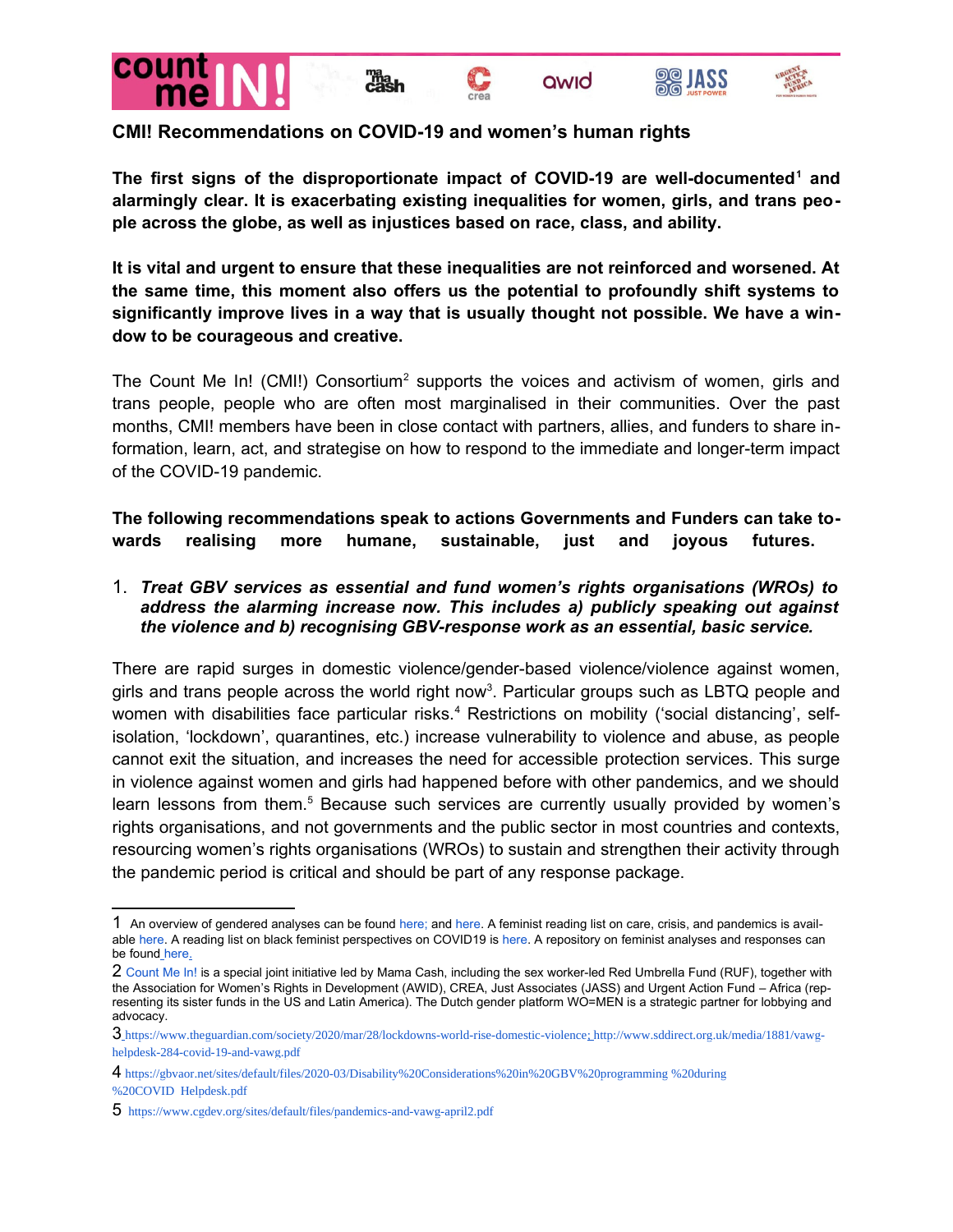









UN Women recommends treating services responding to domestic violence as 'essential' during the pandemic.<sup>[6](#page-1-0)</sup> And the UN Secretary General has actively publicly condemned the violence, which helps shift prevailing norms by challenging governments to lead differently on this issue in their COVID-19 response work.<sup>[7](#page-1-1)</sup>

## 2. *Protect and sustain women human rights defenders (WHRDs) and the work of WROs, feminist movements and civil society.*

Governments have been announcing emergency laws and policies to deal with the pandemic<sup>[8](#page-1-2)</sup>. UN experts, special rapporteurs $9$  and others have called for such measures to be necessary, proportionate, non-discriminatory and temporary. Still, there are risks involved in these mea-sures, arising from either their substance<sup>[10](#page-1-4)</sup> or the procedures by which they are implemented, including additional risks to those already facing inequalities.<sup>[11](#page-1-5)</sup> Attacks on people by govern-ments in an effort to support public health measures must be categorically denounced.<sup>[12](#page-1-6)</sup> There is already evidence that such measures are (in some cases deliberately) affecting civic space<sup>[13](#page-1-7)</sup>, human rights<sup>[14](#page-1-8)</sup>, are being used to target Human Rights Defenders (HRDs)<sup>[15](#page-1-9)</sup>, and that WHRDs are facing particular risks<sup>[16](#page-1-10)</sup>.

In addition, some governments are using the situation to try and bring in/push through new laws and policies that violate human rights, at a time when civil society's ability to mobilise and challenge them is curtailed, partly because decision making, along with all of our bodies, has moved, even further, behind closed doors, and the right to public assembly has been sus-pended. This has already happened in Hungary (on trans people's rights<sup>[17](#page-1-11)</sup>) and Poland (on abortion $18$ ).

Furthermore, as activism moves online, the need to deepen the understanding of online spaces, how they are gendered, and how to support activists to be secure in these spaces is imperative. Addressing activists' holistic security is of vital importance.

<span id="page-1-0"></span><sup>6</sup> [https://www.unwomen.org/en/news/stories/2020/3/news-women-and-covid-19-governments-actions-by- ded-bhatia](https://www.unwomen.org/en/news/stories/2020/3/news-women-and-covid-19-governments-actions-by-ded-bhatia)

<span id="page-1-1"></span><sup>7</sup> <https://news.un.org/en/story/2020/04/1061052>

<span id="page-1-2"></span><sup>8</sup> <https://creaworld.org/announcements/crea-reflection-covid-19>

<span id="page-1-3"></span><sup>9</sup> <https://www.ohchr.org/EN/NewsEvents/Pages/DisplayNews.aspx?NewsID=25722&LangID=E>

<span id="page-1-4"></span><sup>10</sup> <https://www.nytimes.com/2020/03/30/world/europe/coronavirus-governments-power.html>

<span id="page-1-5"></span><sup>11</sup> [http://www.rwuk.org/advocacy-2/rights-and-security-international-publishes-the-emergency-powers-and- crisis-responses-human-rights](http://www.rwuk.org/advocacy-2/rights-and-security-international-publishes-the-emergency-powers-and-crisis-responses-human-rights-risk-a-toolkit-for-civil-society-partners-april-2020/)[risk-a-toolkit-for-civil-society-partners-april-2020/](http://www.rwuk.org/advocacy-2/rights-and-security-international-publishes-the-emergency-powers-and-crisis-responses-human-rights-risk-a-toolkit-for-civil-society-partners-april-2020/)

<span id="page-1-6"></span><sup>12</sup> [https://www.theguardian.com/world/video/2020/apr/02/shoot-them-dead-extreme-covid-19-lockdown- policing-around-the-world-video-re](https://www.theguardian.com/world/video/2020/apr/02/shoot-them-dead-extreme-covid-19-lockdown-policing-around-the-world-video-report)[port](https://www.theguardian.com/world/video/2020/apr/02/shoot-them-dead-extreme-covid-19-lockdown-policing-around-the-world-video-report)

<span id="page-1-7"></span><sup>13</sup> <https://www.icnl.org/covid19tracker/>

<span id="page-1-8"></span><sup>14</sup> [https://www.vice.com/en\\_us/article/dygbxk/these-30-regimes-are-using-coronavirus-to-repress-their- citizens](https://www.vice.com/en_us/article/dygbxk/these-30-regimes-are-using-coronavirus-to-repress-their-citizens)

<span id="page-1-9"></span><sup>15</sup> [https://www.frontlinedefenders.org/en/statement-report/defending-rights-during-pandemic-impact-covid- 19-safety-and-work-human-rights](https://www.frontlinedefenders.org/en/statement-report/defending-rights-during-pandemic-impact-covid-19-safety-and-work-human-rights)

<span id="page-1-10"></span><sup>16</sup> [https://www.un.org/sites/un2.un.org/files/policy\\_brief\\_on\\_covid\\_impact\\_on\\_women\\_9\\_april\\_2020.pdf](https://www.un.org/sites/un2.un.org/files/policy_brief_on_covid_impact_on_women_9_april_2020.pdf)

<span id="page-1-11"></span><sup>17</sup> [http://en.hatter.hu/news/hungarian-government-proposes-bill-to-ban-legal-gender-recognition-amid-covid- chaos](http://en.hatter.hu/news/hungarian-government-proposes-bill-to-ban-legal-gender-recognition-amid-covid-chaos)

<span id="page-1-12"></span><sup>18</sup> [https://www.theguardian.com/world/2020/apr/14/concerns-over-polish-government-tightening-abortion- laws-during-covid-19-crisis](https://www.theguardian.com/world/2020/apr/14/concerns-over-polish-government-tightening-abortion-laws-during-covid-19-crisis)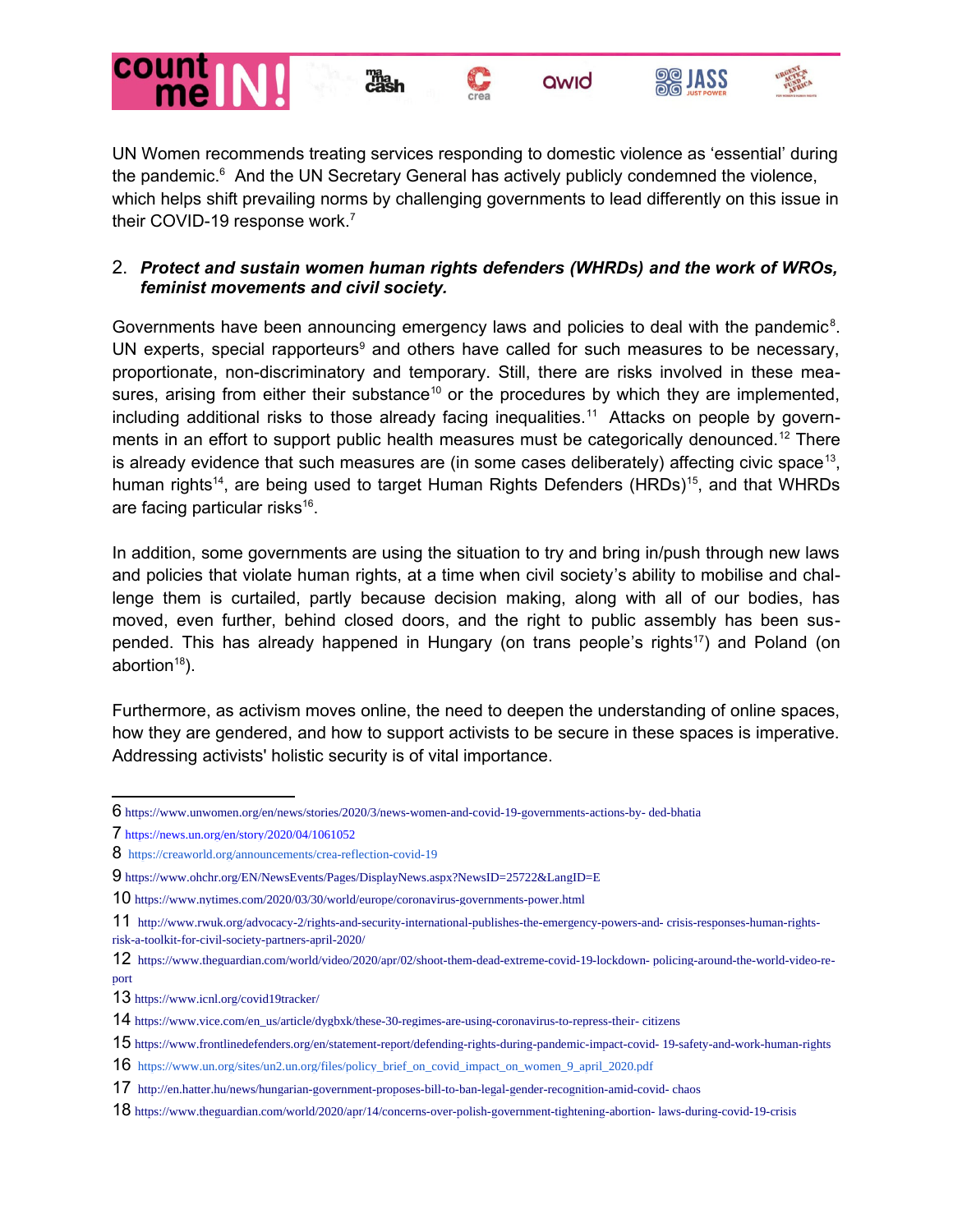







- 3. *Ensure that funding commitments in support of women's rights and gender equality are at the center of forward looking plans to address the impact of the COVID-19 pandemic.*
	- a. *To ensure that current inequalities are not reinforced or made worse, or that new ones are created, put women's rights and gender equality at the center of COVID-19 responses.*
	- b. *Channel urgently needed, larger and rapid response sums to a diversity of WROs to sustain civil society and civic space.*
	- *c. Provide core and flexible funding so that organisations can adapt and respond to changing circumstances swiftly. Ensure due diligence practices and expectations are aligned so that groups do not have to spend significant time on onerous reporting.*
	- *d. Use innovative and tested mechanisms to reach local WROs, such as women's funds. By working nationally, regionally, globally as well as thematically, women's funds respond to the needs of local feminist activists and their movements.*

It is becoming clear that the economic implications of COVID-19 into the future will be serious. Importantly, countries that currently may not be a priority for international development because of their GDPs may be facing increases in poverty rates that will necessitate new approaches to international cooperation. The recently released report from the United Nations Economic Com-mission for Latin America and the Caribbean signals this already<sup>[19](#page-2-0)</sup>.

Feminist movements are already innovating in their tactics to counter efforts to curtail women's human rights<sup>[20](#page-2-1)</sup> and need sustained support, especially given the context detailed above. Funders of these movements, like women's funds, have built considerable expertise in reaching and resourcing WROs throughout various cycles of crises and opportunities to successfully shift norms, practices, and laws<sup>[21](#page-2-2)</sup>, and are doing so again, now<sup>[22](#page-2-3)</sup>.

## 4. *Increase the number of women in decision-making on all aspects of the COVID-19 response, including in fiscal and financial processes.*

Women are under-represented in response decision-making, despite being key to managing the situation. They constitute just 20% of the WHO Emergency Committee on COVID-19, for example.[23](#page-2-4) Past experience with Ebola shows that poor attention to taking a gendered approach can result in devastating problems for women such as increased maternal mortality rates.<sup>[24](#page-2-5)</sup>

It is critical to consult with WROs representing a diversity of constituencies to ensure present and future COVID-19 responses are inclusive of and respond to the needs and priorities of women, girls, and trans people in their respective contexts.

<span id="page-2-0"></span><sup>19</sup> [https://www.cepal.org/en/publications/45351-latin-america-and-caribbean-and-covid-19-pandemic- economic-and-social-effects](https://www.cepal.org/en/publications/45351-latin-america-and-caribbean-and-covid-19-pandemic-economic-and-social-effects)

<span id="page-2-1"></span><sup>20</sup> [https://www.amnesty.org/en/latest/news/2020/04/poland-lockdown-protests-force-freeze-on- retrogressive-bills-on-abortion-and-sex-educa](https://www.amnesty.org/en/latest/news/2020/04/poland-lockdown-protests-force-freeze-on-retrogressive-bills-on-abortion-and-sex-education/)[tion/](https://www.amnesty.org/en/latest/news/2020/04/poland-lockdown-protests-force-freeze-on-retrogressive-bills-on-abortion-and-sex-education/)

<span id="page-2-2"></span><sup>21</sup> [https://ssir.org/articles/entry/philanthropy\\_for\\_the\\_womens\\_movement\\_not\\_just\\_empowerment](https://ssir.org/articles/entry/philanthropy_for_the_womens_movement_not_just_empowerment)

<span id="page-2-3"></span><sup>22</sup> [https://www.forbes.com/sites/bonniechiu/2020/04/27/gender-justice-funders-lead-the-way-in-providing-flexible-funding/](https://www.forbes.com/sites/bonniechiu/2020/04/27/gender-justice-funders-lead-the-way-in-providing-flexible-funding/%23212b897f19c6) [#212b897f19c6](https://www.forbes.com/sites/bonniechiu/2020/04/27/gender-justice-funders-lead-the-way-in-providing-flexible-funding/%23212b897f19c6)

<span id="page-2-4"></span><sup>23</sup> <https://www.womeningh.org/operation-50-50>

<span id="page-2-5"></span><sup>24</sup> [https://www.thelancet.com/journals/lancet/article/PIIS0140-6736\(20\)30526-2/fulltext](https://www.thelancet.com/journals/lancet/article/PIIS0140-6736(20)30526-2/fulltext)